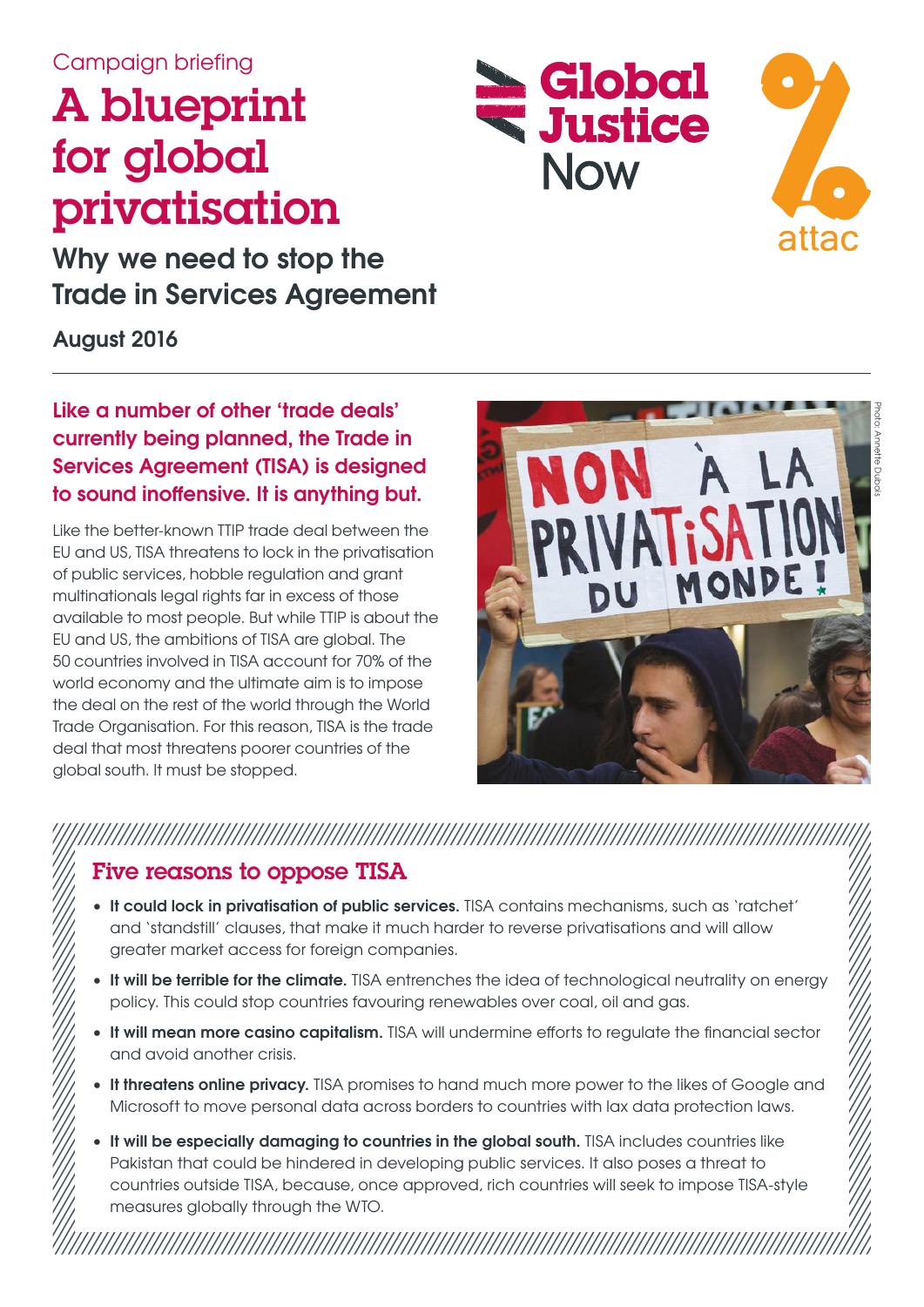#### What is TISA?

TISA is not just a trade deal. Traditional trade deals are mostly about reducing tariffs and quotas (taxes or limits on goods that countries import and export). TISA differs from most trade deals in that it is only about services, not goods. Also, it is not so much about trade but about allowing multinationals to provide services across borders. TISA considers all regulations to be trade barriers. This means that it has serious consequences for things that have little to do with trade, affecting areas like labour rights, banking regulation and whether public services like electricity and water are run for the benefit of the people or by profit-making multinational companies.

TISA's full name is the Trade in Services Agreement. Trade in services is different than trade in goods. After all, unlike goods, services are not tangible, physical things. You cannot really transport a hairdressing appointment across the Atlantic Ocean though you can transport a hairdresser (which is one of the ways TISA deals with trade in services). Much of the danger in TISA lies in the fact that it turns many public services into commodities to be run for the benefit of business, rather than in the interest of people who need services like electricity, healthcare and transport. TISA signatories will have to treat foreign multinationals from TISA countries with at least as much favour as local companies, even if local firms are much smaller.

The idea of having an international treaty to regulate (or to be more accurate, deregulate) trade in services is not new. Back in 1995, the General Agreement on Trade in Services (GATS) entered into force. While this was roundly criticised by social justice campaigners at the time for opening the door to the privatisation of public services, it didn't go far enough for some in the business community. GATS was negotiated through the World Trade Organisation (WTO) which meant that it needed to be approved by every country in the world. The WTO system, while severely unfair, did at least allow poorer countries to argue their corner. This was not liked by the rich countries and their powerful services lobbies, and meant that the Doha Round of talks on extending the measures in GATS descended into deadlock.

Not content with this, a group of big businesses including Walmart, Google and Rupert Murdoch's 21st Century Fox got together under the banner of the Global Services Coalition to push for a new deal that would avoid going through the WTO.

TISA is the result of these lobbying efforts. The countries that followed this agenda called themselves the 'Really Good Friends of Services'!

Negotiations started in 2013 and are scheduled to finish by the end of 2016. The talks have been conducted in high levels of secrecy, with even less transparency than those on TTIP. The countries negotiating are mostly rich countries like EU member states, the USA and Japan but poorer economies like Pakistan, Panama and Colombia are also involved. The BRICS countries of Brazil, Russia, India, China and South Africa are not part of the negotiations though the new government of Brazil has said it is interested in joining the agreement. While the TISA deal currently involves just 50 of the 195 countries in the world, the idea is that it will end up becoming binding on the whole world through the WTO or at least serve as a model for future trade agreements.

#### Alphabet soup: Trade acronyms explained

**TTIP** The Transatlantic Trade and Investment **Partnership is the trade deal currently being negotiated between the US and EU. It is the trade deal that has attracted most public attention in the UK. Like TISA, it threatens to lock in the privatisation of public services.**

**TTP** The Trans-Pacific Partnership is a deal **very much like TTIP but between the US and 11 other countries around the Pacific Ocean, including Australia, Japan, Peru and Malaysia.**

**CETA** The Comprehensive Economic and **Trade Agreement is another similar deal between the EU and Canada. Unlike TTIP the text of CETA has been released because negotiations have officially ended. However, due to serious misgivings around ISDS corporate courts, the ratification of CETA is likely to be delayed.**

**BITS** Bilateral Investment Treaties are trade **deals between two countries or economic blocs. There are hundreds of these deals in force around the world. Though much smaller in scale, BITs contain many of the same clauses that are being considered for TTIP, TISA and CETA so they show us what the effects of these deals may be.**

**MARK AND PROPERTY AND LOOK TO BE A RELEASED TO**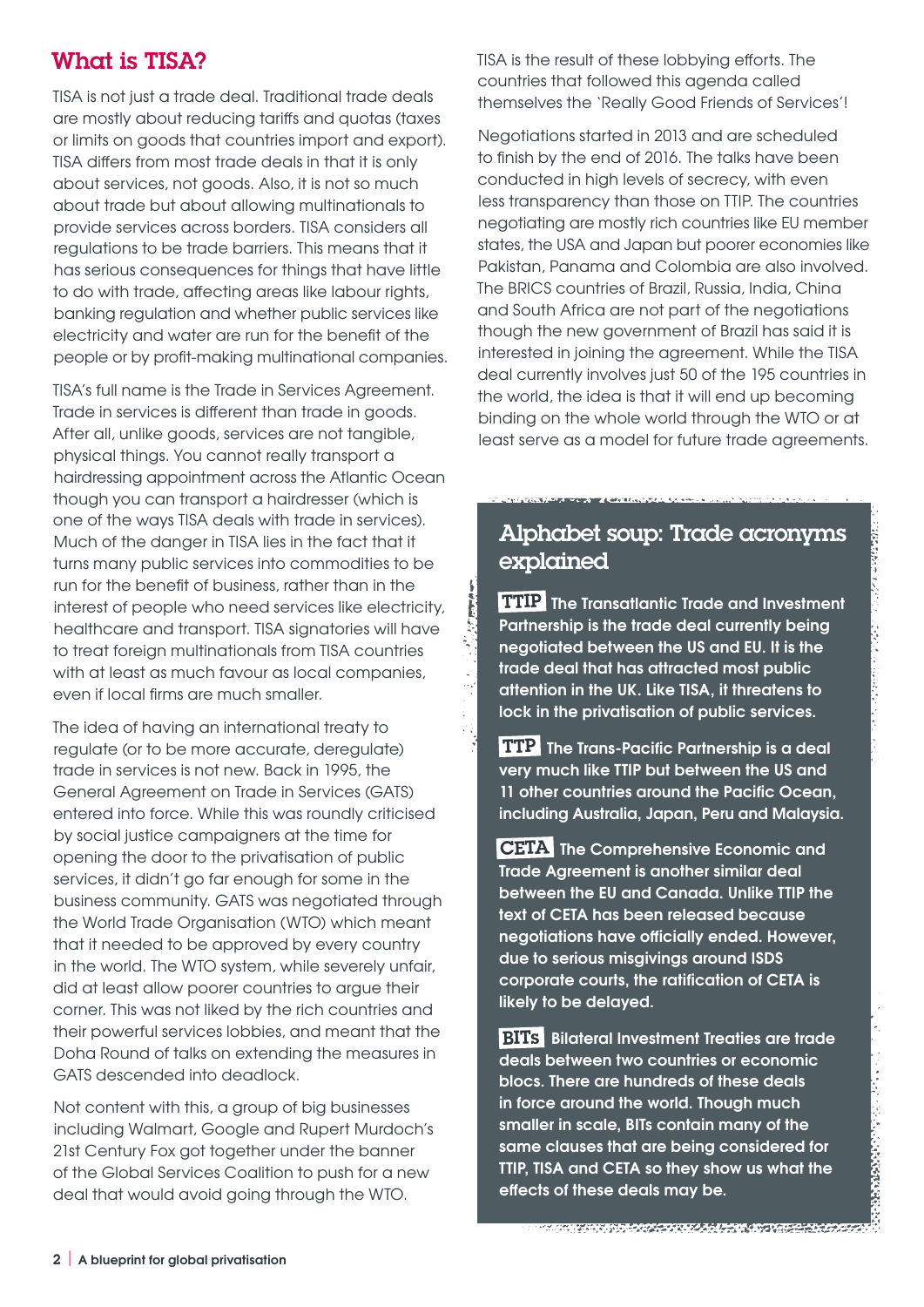#### The ratchet clause – the privatiser's best friend

TISA threatens public services. From postal services to the NHS, TISA could lock in privatisation and ensure that big multinationals increasingly call the shots on areas like health, education and basic utilities.

The main mechanism for this in the deal is what is called a 'ratchet clause'. Once a country has unilaterally liberalised a services sector by giving foreign companies the same or better treatment than national ones, it cannot reverse that measure for companies from TISA member states. This means that while no country will be forced to privatise a public service, once foreign companies are allowed in to provide a service, it becomes much more difficult to reverse.

There is also another clause called the 'standstill clause'. This complements the ratchet clause and means that no new regulation can be passed that gives foreign companies worse treatment than at the time TISA is implemented.

Taken together, the standstill and ratchet clauses could make it much harder for a future government to renationalise the railways, a move backed by a majority of the British public. Similarly, it could mean that the creeping privatisation of the NHS becomes more and more irreversible with greater involvement of companies from countries like the USA. And forget taking control of the electricity system back from the big six energy firms.

TISA holds out the dangerous prospect of making it much more difficult to pass progressive legislation without challenge. General elections will become increasingly pointless. Whether you vote Conservative, Labour, SNP, UKIP or Communist, the government's hands will be tied because TISA is an international agreement which has precedence over national and EU law.

Thankfully, the ISDS corporate courts system that could be part of other deals like TTIP and CETA is unlikely to be included in TISA. These have been used by multinational companies to sue countries for billions of pounds if they pursue any regulation or policy that could limit the profits a company is expecting to make. It could, for example, be used to lock in NHS privatisation forever. However, states still will be able to sue each other, probably without appeal, and could be very much encouraged to do so by large companies.

But, while unlikely, some have warned that if a Most Favoured Nation clause is included in TISA, it could be invoked to 'import' ISDS into TISA from another trade deal.<sup>1</sup> Most Favoured Nation basically means that you promise not to treat the country you've signed a deal with worse than any other country. So if another country has a 'better' deal (e.g. a deal that includes ISDS), a Most Favoured Nation clause *might* be used to justify allowing the use of ISDS even where it isn't explicitly in the trade deal being invoked.<sup>2</sup>



*At least two thirds of the British public support renationalisation of the railways, something that would be much more difficult to implement if trade deals like TISA went ahead.*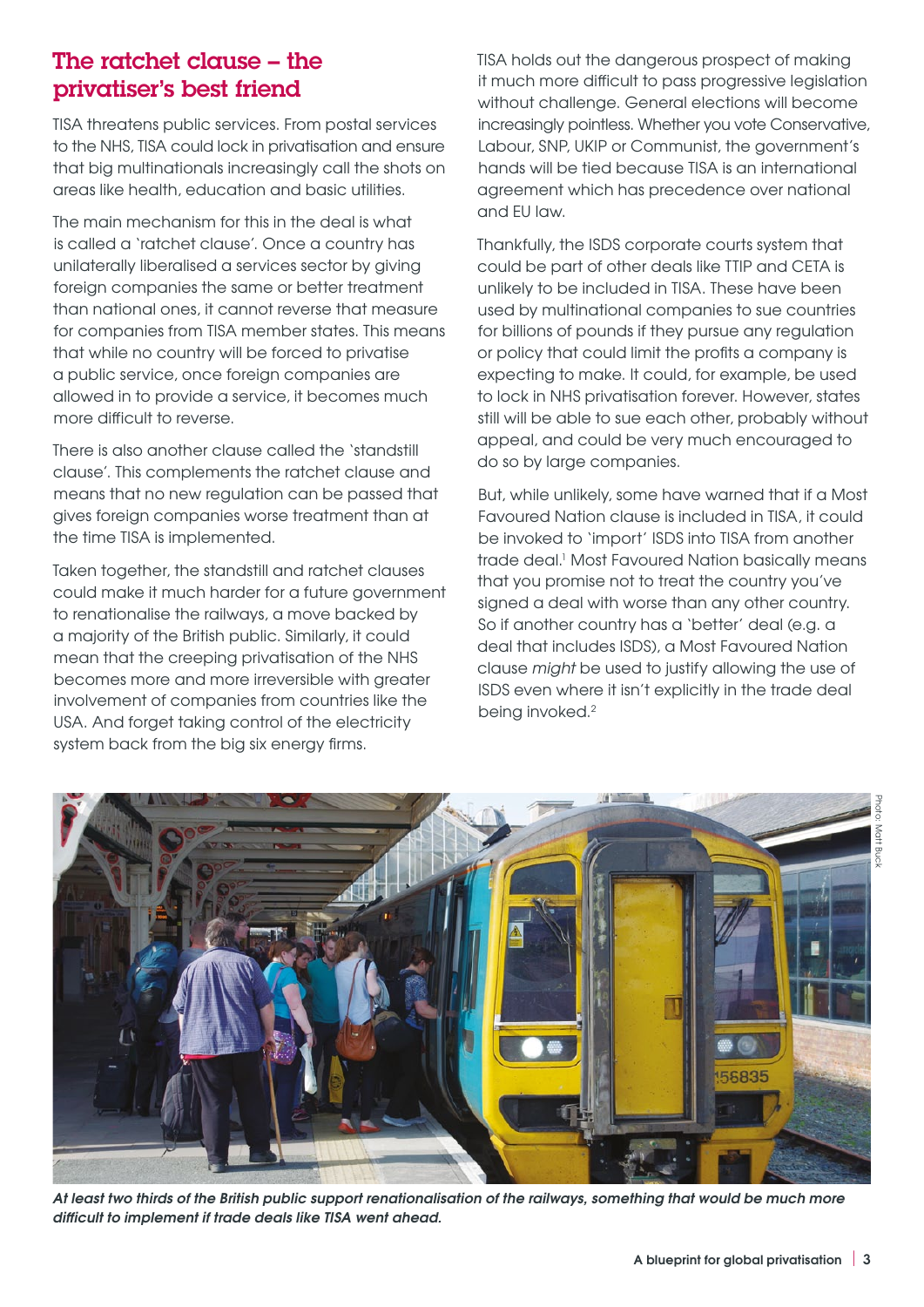#### Welcome to the regulatory Wild West

Some of the loudest advocates for TISA are financial services firms. TheCityUK, an organisation that lobbies on behalf of big City of London financial services companies like Barclays and Morgan Stanley, is a key part of the Global Services Coalition that spawned TISA.

This is for a good reason. TISA will lock-in pre-crisis levels of ill-considered liberalisation or deregulation. While measures taken in the aftermath of the 2008 financial crisis were nowhere near sufficient to mend the broken financial system, the finance industry is already champing at the bit to get back to business as usual. For the City, any sensible prudential regulation that might stop them causing the next financial crisis is 'red tape' and a 'barrier to trade'.

For example, TISA could make it problematic for countries to regulate banks to stop them becoming 'too big to fail'. The text proposes a ban on "limitations on the total value of service transactions or assets in the form of numerical quotas or the requirement of an economic needs test".3 Introducing limits on the size of banks, hedge funds or other investment funds may also be in contravention of TISA. Even in times of heightened speculation, TISA would make

it more difficult to manage capital flows. Had it been in force already, TISA could also have made it much harder to force banks to separate retail banking from investment banking, something that is thankfully scheduled to occur in the UK before TISA is likely to come into force.

There is also a danger that TISA will undermine efforts to regulate risky financial products. Switzerland has argued for wording saying that foreign financial services firms must be permitted to "offer…any new financial service".4 While more moderate wording may be adopted in the end, the direction of travel on financial services is highly concerning considering the fact that the 2008 financial crisis was sparked largely by the underregulated use of new financial products like the infamous Credit Default Swap. The danger is that TISA will deter governments from limiting the use of such 'innovative' financial products and leave us powerless to stop the next financial crisis.

As part of the provisions on 'transparency', TISA also requires governments to inform big financial firms well in advance if they plan to introduce new regulations. This will make it easier for these firms to lobby against them, or even plan legal action to stop new rules from being approved.



*Paris, December 2015: Climate activists protest outside the offices of MEDEF (Movement of the Enterprises of France), a prominent member of BusinessEurope, the main European lobby group for multinationals pushing for free trade deals.*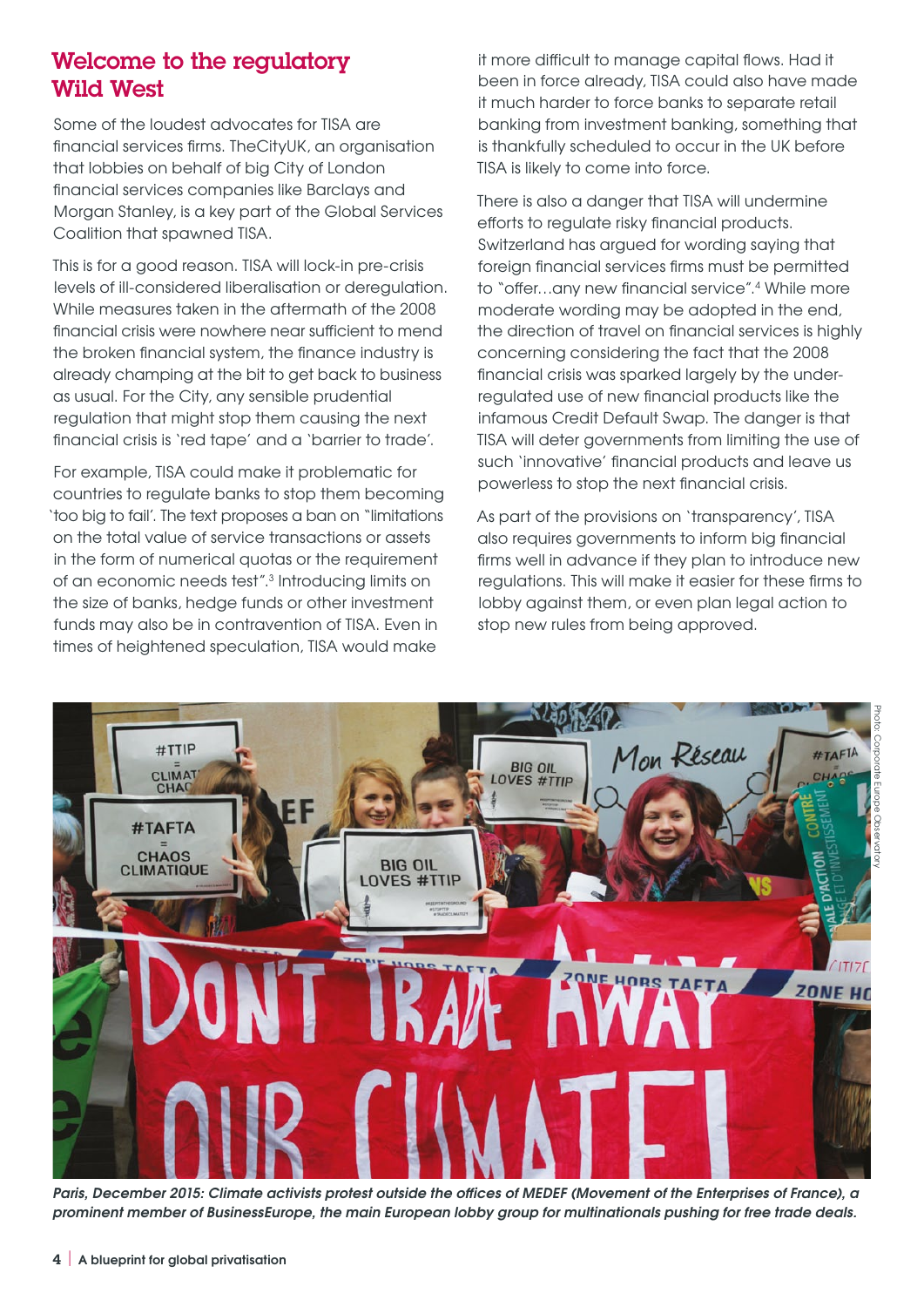#### Good for coal, oil and gas. Bad for the climate and the right to regulate

TISA could also lead to many important rules and regulations being abandoned in areas like energy, public procurement, transport, freight, health service provision and data protection. This is because TISA may subject all new regulation to the 'necessity test'. This means no new rules unless they are proven to be 'no more burdensome than necessary'.5 Proving a new rule meets this vague test is very difficult, leaving countries open to legal challenge for introducing any measure designed to protect the public. The EU Commission has said that it will not accept measures that impede its right to regulate,<sup>6</sup> but a leaked version of the text appears to suggest that (unlike the US and Canada) the EU has not opposed the inclusion of the necessity test in the TISA annex relating to domestic regulation.<sup>7</sup>

In any case, TISA will be a serious block to new regulation. For example, Iceland and Norway, backed by the US, are pushing hard for the agreement bind signatories to commit to technological neutrality on energy-related service exports.8 This means that countries will find it much harder to regulate in favour of renewables over fossil fuels. 'Overly burdensome' regulation of dirty energy extraction techniques like fracking may also be challenged if they impact on trade-in-services.

### Threatening privacy

Data protection regulation is also a controversial area. Big business wants more control of the internet and flows of data. Specifically, many US firms want to be able to move data across borders at will. This would allow companies like Google and Facebook to move personal information to the USA where data protection laws are far more lax than in the EU. A number of countries, including the US, support text that says "no Party may prevent a service supplier of another Party from transferring, [accessing, processing or storing] information, including personal information, within or outside the Party's territory, where such activity is carried out in connection with the conduct of the service supplier's business".<sup>9</sup> Although TISA stipulates that privacy laws have to be applied in the receiving country, it is not clear how this will be guaranteed, respected and enforced.

If text like this is included in the final version of TISA, the fear is that personal data will become more accessible to third parties and compromise the privacy of users.

### Labour rights? What labour rights?

TISA's approach to labour rights for migrants is a throwback to another era. No chapter on social rights will be included in the deal. Under proposals being considered for TISA, some categories of migrant worker may end up being categorised as "independent service suppliers" and will consequently not enjoy the right to things like the minimum wage or be allowed to join a trade union.10 If you enter a country under this "mode 4" visa, your presence in your new country may also be tied to your employer, so if you lose your job you would immediately have to leave the country.11 This sort of system of modern indentured labour is wide open to abuse by unscrupulous employers who may get away with illegal practices safe in the knowledge that they can threaten any employee with deportation if they complain. This sort of system is used in countries like Saudi Arabia, the UAE and Qatar and has resulted in working conditions that have been described as being close to slavery.

#### List it or lose it

Some parts of TISA (the parts that relate to treating foreign companies at least as well as domestic firms) operate on what is called the 'negative list' system. This means that if the UK does not explicitly list areas it wants excluded from the deal, they are assumed to be included. This means that if any new products or services are invented, these will be automatically included in the relevant parts of TISA. So if we had signed up to such an agreement in 1970, before modern computers were widespread, all services trade involving computers and the internet would be automatically included, even though those things barely existed at that time.

The EU claims that it has asked for public services to be excluded from TISA's national treatment commitments, thereby providing some protection against NHS privatisation. But in practice, it is unclear how effective this will be and the UK itself has opted not to list many exclusions on health.

While such exclusions would be better than nothing, a lot depends on how they are worded. Similar deals in the past (e.g. GATS) have defined public services narrowly as "any service that is supplied neither on a commercial basis nor in competition with one or more service suppliers".<sup>12</sup> Wording like that would make the exclusion almost meaningless as almost all public services are run in competition with private competitors. It is possible that the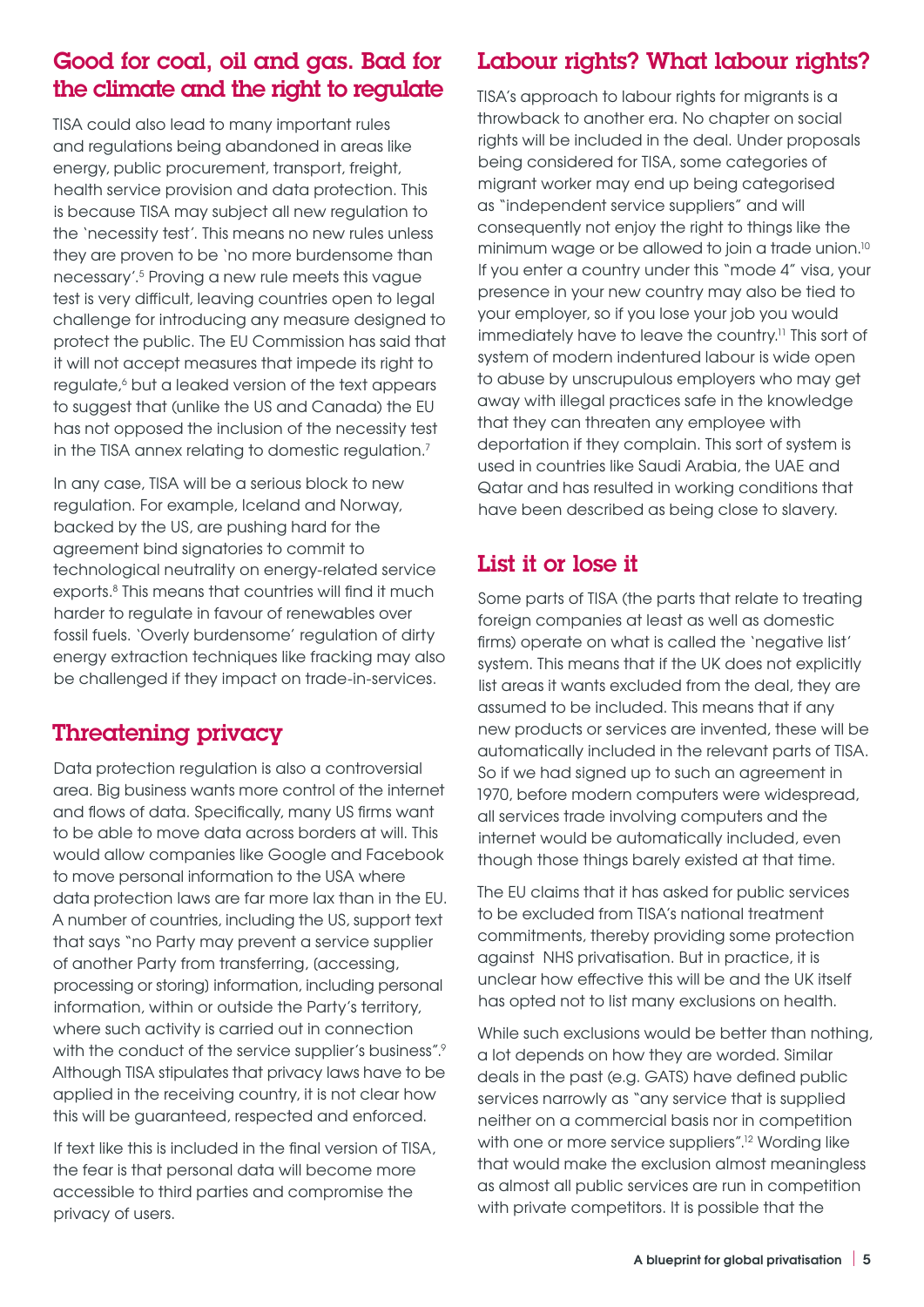only service that would qualify would be the fire brigade, because (as of yet) few private firefighting companies exist in the EU (though they are more significant in the US).

The good news is that the latest leaked texts suggests stronger wording on public health services specifically with regards to national treatment parts of TISA, which are defined as "all health services that receive public funding or State support in any form". However, negotiations are still ongoing and it is unclear whether other public services will be as well protected even if health retains protection.

Any loopholes in the exclusion would be brutally exploited, as happened in Canada when the province of New Brunswick decided to introduce a public car insurance scheme.13 This was a popular move as it meant cheaper insurance for everyone. But the plan had to be abandoned after the private insurance companies threatened Canada with legal action.<sup>14</sup> This is because under the GATS market access rule, Canada had agreed to end monopolies. Despite this, the New Brunswick government initially thought it was safe because Canada had negotiated a clause specifically

excluding Canadian public auto-insurance monopolies from the deal.<sup>15</sup> But the companies argued that the clause only applied to schemes that already existed in other Canadian states. The New Brunswick government ended up backing down and the private companies got their way.

#### Taking over the world

Unlike other similar agreements being negotiated like the US-EU TTIP trade deal and the EU-Canada CETA trade deal, TISA includes global south countries like Turkey, Pakistan, Costa Rica, Colombia, Peru and Panama (also a popular tax haven). Uruguay and Paraguay have already left the negotiations, believing that the deal would be too big a threat to their sovereignty and ability to regulate.

TISA could be even more dangerous to these countries than it is to us in Europe. While rich countries already have relatively good public services in place, poorer countries tend not to. Because trade deals like TISA do not force countries to privatise public services, this means that countries like the UK can maintain existing public provision of, for

#### *Production and Control Anti-Production Control Production Control Production Control Production Control Production Control Production Control Production Control Production Control Production Control Production Control Pr*

#### The different types or 'modes' of trade in services

**Trade in services is divided into four 'modes' which describe different kinds of service trades. There is also a mode 5, which is less widely recognised.**

#### **Mode 1: Cross border trade.**

**This is a service that is performed in one country for the benefit of someone in another country. An example of this would be buying an airline ticket from Paris to Rome from a French travel agent while you are still at your flat in Liverpool.**

#### **Mode 2: Consumption abroad.**

**This is when you go abroad yourself to get the service you need. Most tourist services fall into this category. So if you go on holiday to France and eat out at a restaurant there, you are engaging in a mode 2 trade in services.**

**Mode 3: Commercial presence abroad, i.e. foreign investment. This is where a company from one country sets up shop in another to provide services. The staff might all be recruited locally, as might everything else the business** 

**needs. So if a UK-based burger chain starts opening shops in France, that is mode 3.**

**Mode 4: Presence of natural persons abroad. This is where you transport people across borders to provide a service. A lot of international consultancy works this way. So bringing in a UK engineer to work on a building in the USA would be a mode 4 trade in service.**

**Mode 5: Services embedded in goods. Increasingly, value of a good is more than the sum of its parts. To create many goods, you need services like design, artwork, engineering or software development. These services that are priced into the value of a good are 'mode 5' services. But they are controversial because they blur the lines between what is a good and a service. It is generally thought that including provisions on mode 5 services will benefit richer countries that specialise in high-value services more than poorer ones that export more simple services.**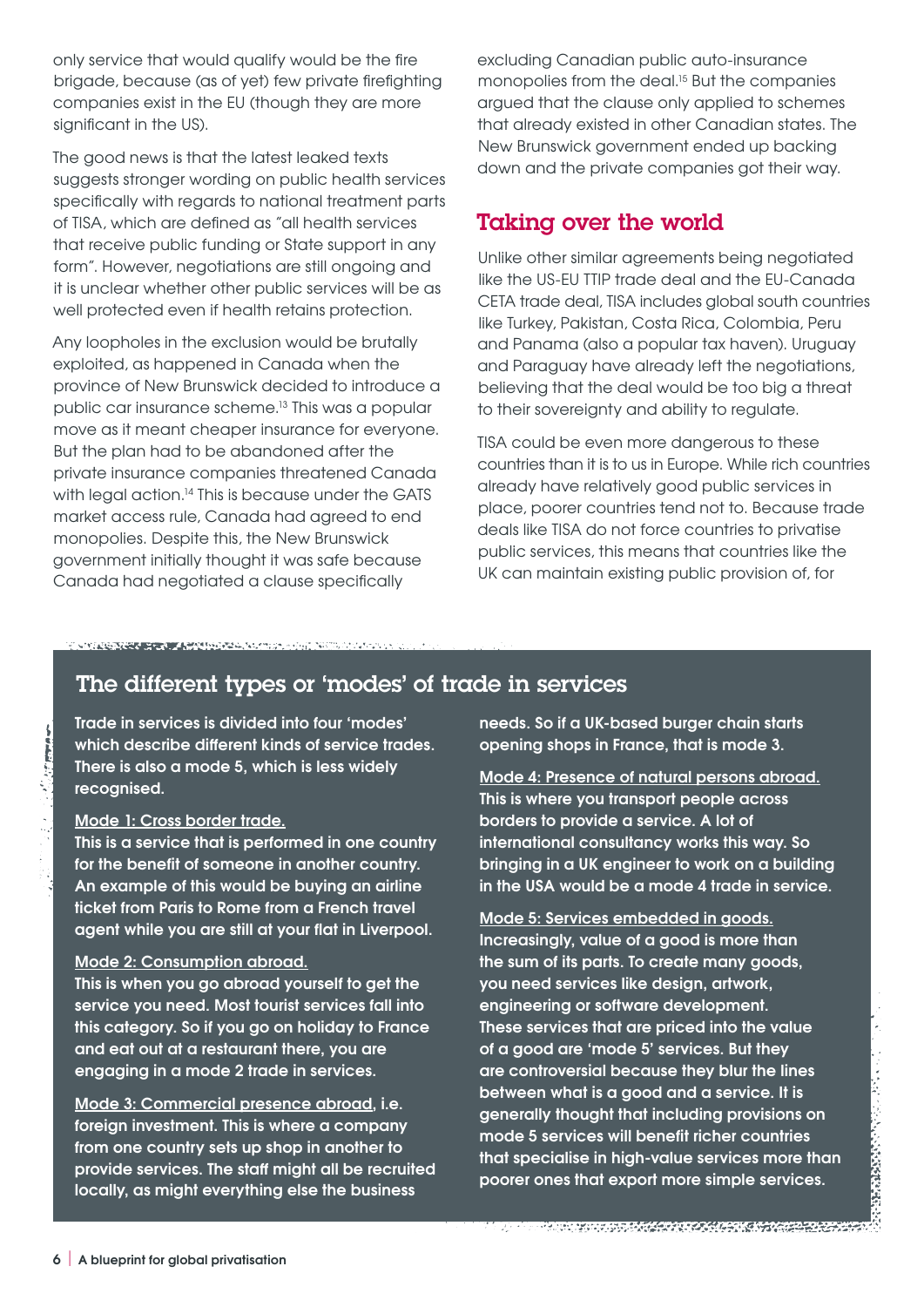

*Demonstration against TISA, Geneva, July 2015*

example, healthcare. But for countries that do not already have their own versions of the NHS in place, it can mean locking in a situation in which private companies run public services for profit.

In other words, these countries are starting from a lower base. The same thing happened when the WTO was set up. Rich countries were allowed to keep their subsidies at quite high levels while poor countries that could not afford these subsidies when the WTO was set up are now barred from doing the same. This led to a situation in which the EU subsidises rich landowners to the tune of billions of pounds every year while poor countries face severe sanctions if they dare to do the same.

TISA may not yet be a global deal in the same way that the WTO treaties are but the ambition is to expand TISA well beyond the initial 50 countries to encompass the whole of the world and replace GATS. At the very least, TISA will serve as a model for future trade in services deals. Indeed, although the WTO has rejected the incorporation of TISA, the proponents of the deal are already planning for it to be embedded in the WTO structure – making

the deal far more powerful and meaning that many countries will be bound by rules that they will have had no part at all in making. This would be a disaster for people living in the global south, as they would have to accept a fait accompli.

#### We need to stop TISA

Activists across Europe have already mobilised to stop TTIP, the EU-US trade deal that contains many of the same threats that TISA does. Over 3 million people across the continent, and over 500,000 in the UK alone, signed a petition rejecting TTIP.

There has not yet been as much public anger over TISA. It is vital for elected representatives, campaigners and ordinary citizens to unite against this threat. Trade unions like the UK's GMB union and the International Transport Workers' Federation and Public Services International (PSI) have already started raising the alarm on TISA, as have many groups in the global south. More of us must join them. Defeating TTIP may amount to a pyrrhic victory if we allow TISA to pass without challenge.